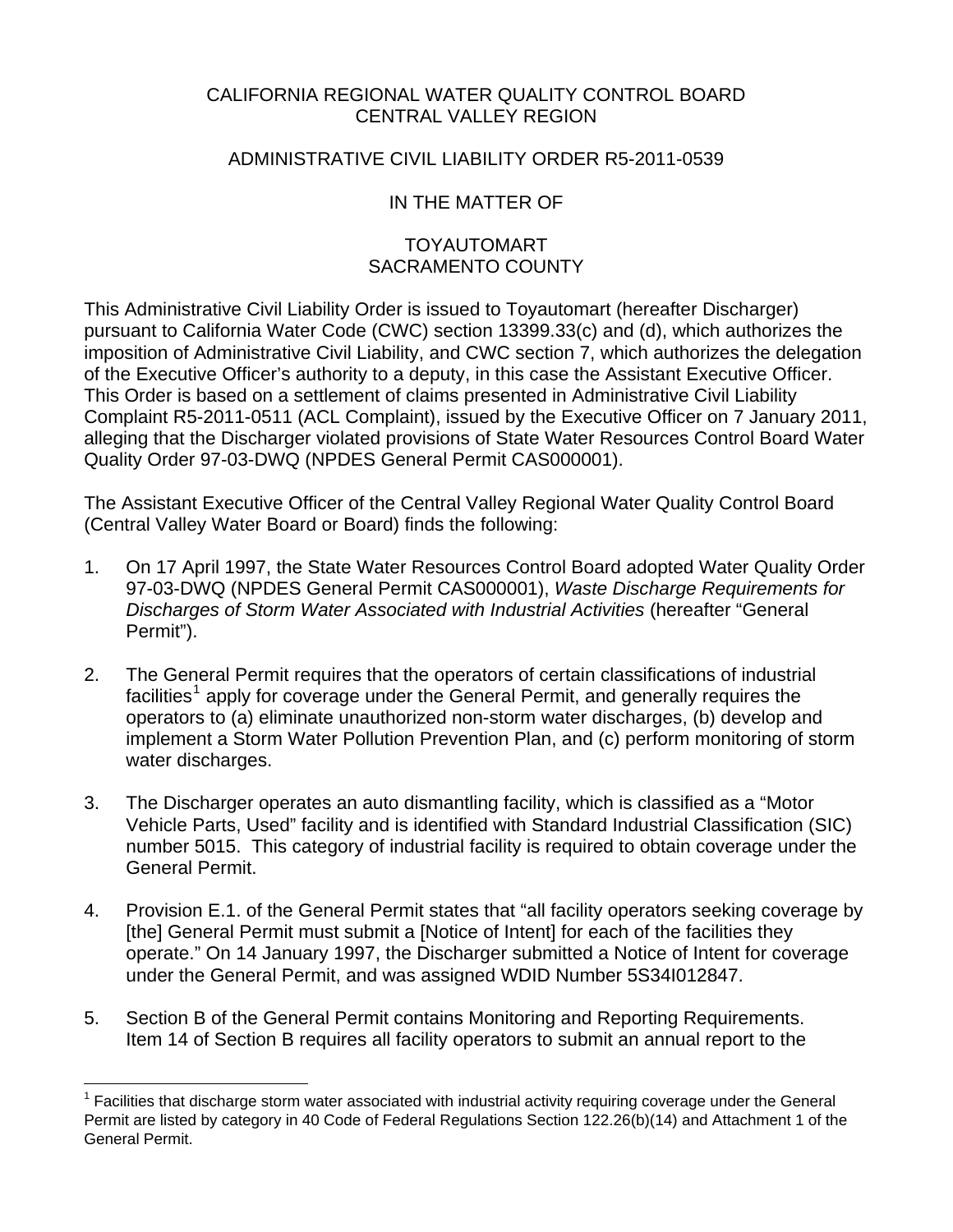Executive Officer of the Board by 1 July of each year. The annual report must include, but is not limited to, a summary of visual observations and sampling results, an evaluation of the visual observation and sampling and analysis results, laboratory reports, an annual comprehensive site compliance evaluation report, and if necessary, an explanation of why a facility did not implement any activities required by the General Permit.

- 6. The Discharger failed to submit its 2007/2008 annual report by the 1 July 2008 deadline. The Discharger failed to submit its 2008/2009 annual report by the 1 July 2009 deadline. The Discharger also failed to submit its 2009/2010 annual report by the 1 July 2010 deadline.
- 7. On 1 August 2008, the Executive Officer issued a Notice of Noncompliance to the Discharger by mail. The Notice informed the Discharger that the Executive Officer had not received the Discharger's 2007/2008 annual report by 1 July as required by the General Permit, and described the penalties for the Discharger's noncompliance.
- 8. On 3 October 2008, the Executive Officer issued the Discharger a second Notice of Noncompliance by certified mail, return receipt requested. The Second Notice again described the Discharger's failure to timely submit an annual report as required by the General Permit, and described the penalties for the Discharger's noncompliance. Board staff received the return receipt for the Second Notice, which indicated that the Discharger received the Second Notice on 4 October 2008.
- 9. On 6 January 2009, the Executive Officer issued the Discharger a third Notice of Noncompliance by certified mail, return receipt requested. The Third Notice again described the Discharger's failure to timely submit an annual report as required by the General Permit, and described the penalties for the Discharger's noncompliance. Board staff received the return receipt for the Third Notice, which indicated that the Discharger received the Third Notice on 8 January 2009.
- 10. On 23 July 2009, the Executive Officer issued the Discharger a Notice of Noncompliance by mail for failure to submit the 2008/2009 annual report. The Notice informed the Discharger that the Executive Officer had not received the Discharger's 2008/2009 annual report by 1 July 2009 as required by the General Permit, and described the penalties for the Discharger's noncompliance.
- 11. On 3 September 2009, the Executive Officer issued the Discharger a second Notice of Noncompliance by certified mail, return receipt requested. The Second Notice again described the Discharger's failure to timely submit the 2008/2009 annual report as required by the General Permit, and described the penalties for the Discharger's noncompliance. Board staff received the return receipt for the Second Notice, which indicated the Discharger received the Notice.
- 12. On 19 August 2010, the Executive Officer issued the Discharger a Notice of Noncompliance by certified mail, return receipt requested. The Notice informed the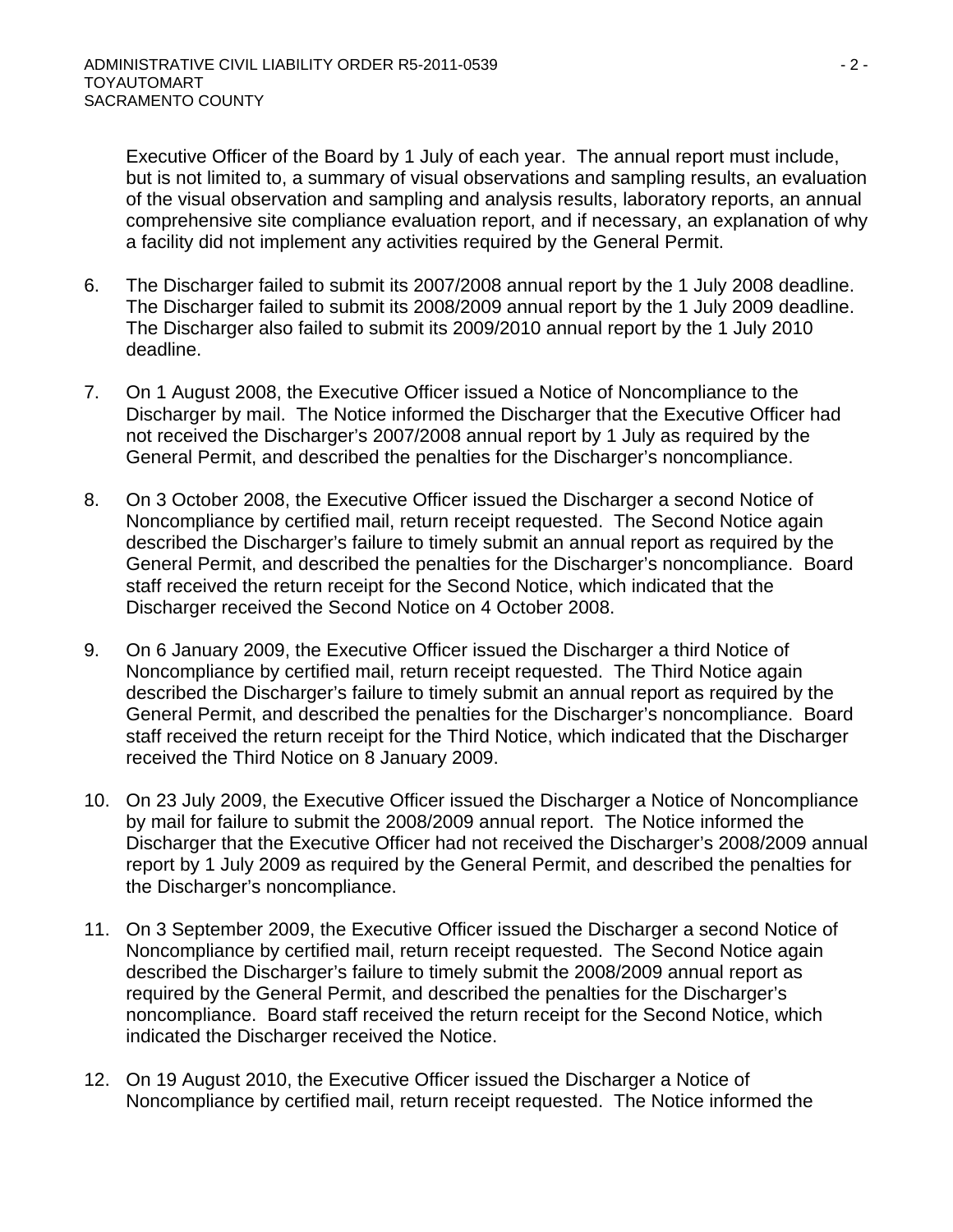Discharger that the Executive Officer had not received the Discharger's 2009/2010 annual report by 1 July 2010 as required by the General Permit, and described the penalties for the Discharger's noncompliance. Board staff received the return receipt for the Notice, which indicated that the Discharger received the Notice on 20 August 2010.

- 13. On 30 September 2010, the Executive Officer issued the Discharger a second Notice of Noncompliance by certified mail, return receipt requested. The Second Notice again described the Discharger's failure to timely submit the 2009/2010 annual report as required by the General Permit, and described the penalties for the Discharger's noncompliance. Board staff received the return receipt for the Second Notice, which indicated that the Discharger received the Second Notice.
- 14. In addition to the notices described above, Board staff has repeatedly contacted the Discharger and/or the Discharger's representative. The Discharger was contacted by phone on 20 July 2010 and staff was told that the annual reports would be turned in by 23 July 2010. On 9 August 2010, staff again contacted the Discharger, and was told that the annual reports would be submitted as soon as possible. Staff performed a site inspection on 12 August 2010, and found that no annual reports were available at the facility. On 11 October 2010, staff contacted the Discharger by phone; the Discharger stated the annual reports were almost complete and would be submitted in the next few days. Staff completed a second inspection on 9 November 2010, and found that only one report that was partially completed. The Discharger stated the annual reports would be sent in soon.
- 15. As of 7 January 2011, the Executive Officer had not received the Discharger's 2007/2008, 2008/2009, or 2009/2010 annual reports.

# **Regulatory Considerations**

- 16. CWC section 13399.31(b) states: *The regional board shall notify each discharger [that has failed to submit an annual report as required by the General Permit] with regard to its noncompliance and penalties therefore*.
- 17. CWC section 13399.31(c) states: *If a discharger to which a notice is sent pursuant to subdivision (b) fails to submit the annual report … to the regional board within 30 days*  from the date on which the notice is sent, the executive officer of the regional board shall *send a second notice to that discharger.*
- 18. CWC section 13399.31(d) states: *If a discharger to which a notice is sent pursuant to subdivision (c) fails to submit the annual report ... to the regional board within 60 days from the date on which the notice is sent pursuant to subdivision (b), the regional board shall impose the penalties described in subdivision (c) of Section 13399.33.*
- 19. CWC section 13399.33(c) requires the Board to impose administrative civil liability in an amount that is not less than one thousand dollars (\$1,000) for the failure to submit an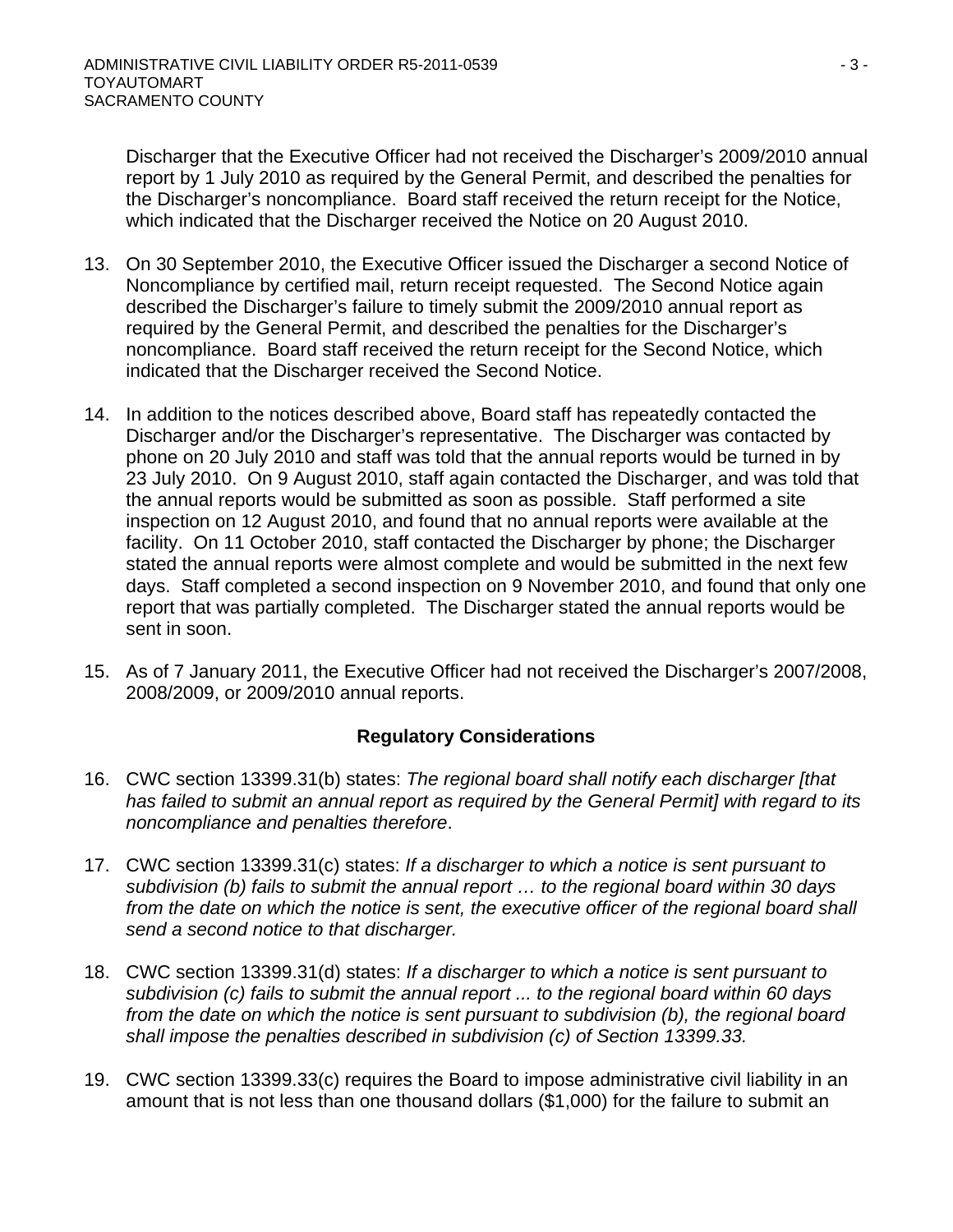annual report as required by the General Permit. CWC section 13399.33(d) requires that the Board recover the staff costs incurred in attempting to obtain that report.

20. Section 13385(a)(2) of the California Water Code provides that any person who violates waste discharge requirements issued pursuant to the Federal Clean Water Act shall be civilly liable. Section 13385(c) provides that civil liability may be administratively imposed by a regional board in an amount not to exceed ten thousand dollars (\$10,000) for each day the violation occurs.

# **Violations Alleged in ACL Complaint R5-2011-0511**

- 21. Based on non-submittal of the 2007/2008 annual report, the Discharger is alleged to have violated the General Permit for 920 days (from 1 July 2008 to 7 January 2011). The total maximum liability for this violation pursuant to Section 13385 of the Water Code is \$9,200,000.
- 22. For the non-submittal of the 2008/2009 annual report, the Discharger is alleged to have violated the General Permit for 555 days (from 1 July 2009 to 7 January 2011). The total maximum liability for this violation pursuant to Section 13385 of the Water Code is \$5,550,000.
- 23. For the non-submittal of the 2009/2010 annual report, the Discharger is alleged to have violated the General Permit for 190 days (from 1 July 2010 to 7 January 2011). The total maximum liability for this violation pursuant to Section 13385 of the Water Code is \$1,900,000.
- 24. The total maximum liability for the three violations pursuant to Section 13385 of the Water Code is \$16,650,000.
- 25. Based on the findings set forth herein, the Discharger is subject to a minimum of \$1,000 in civil liability for failure to submit the 2007/2008 annual report, a minimum of \$1,000 in civil liability for failure to submit the 2008/2009 annual report, and a minimum of \$1,000 in civil liability for failure to submit the 2009/2010 annual report. The total minimum liability is \$3,000.
- 26. On 7 January 2011, the Executive Officer issued the ACL Complaint to the Discharger, proposing that the Discharger be assessed nine thousand three hundred seventy-five dollars (\$9,375) in administrative civil liability pursuant to CWC section 13399.33. The proposed liability included the minimum administrative civil liability for the failure to submit the 2007/2008, 2008/2009, and 2009/2010 annual reports (\$1,000 for each report) and the staff costs in the amount of \$6,375 incurred with regard to the Discharger (i.e., in attempting to obtain the annual reports).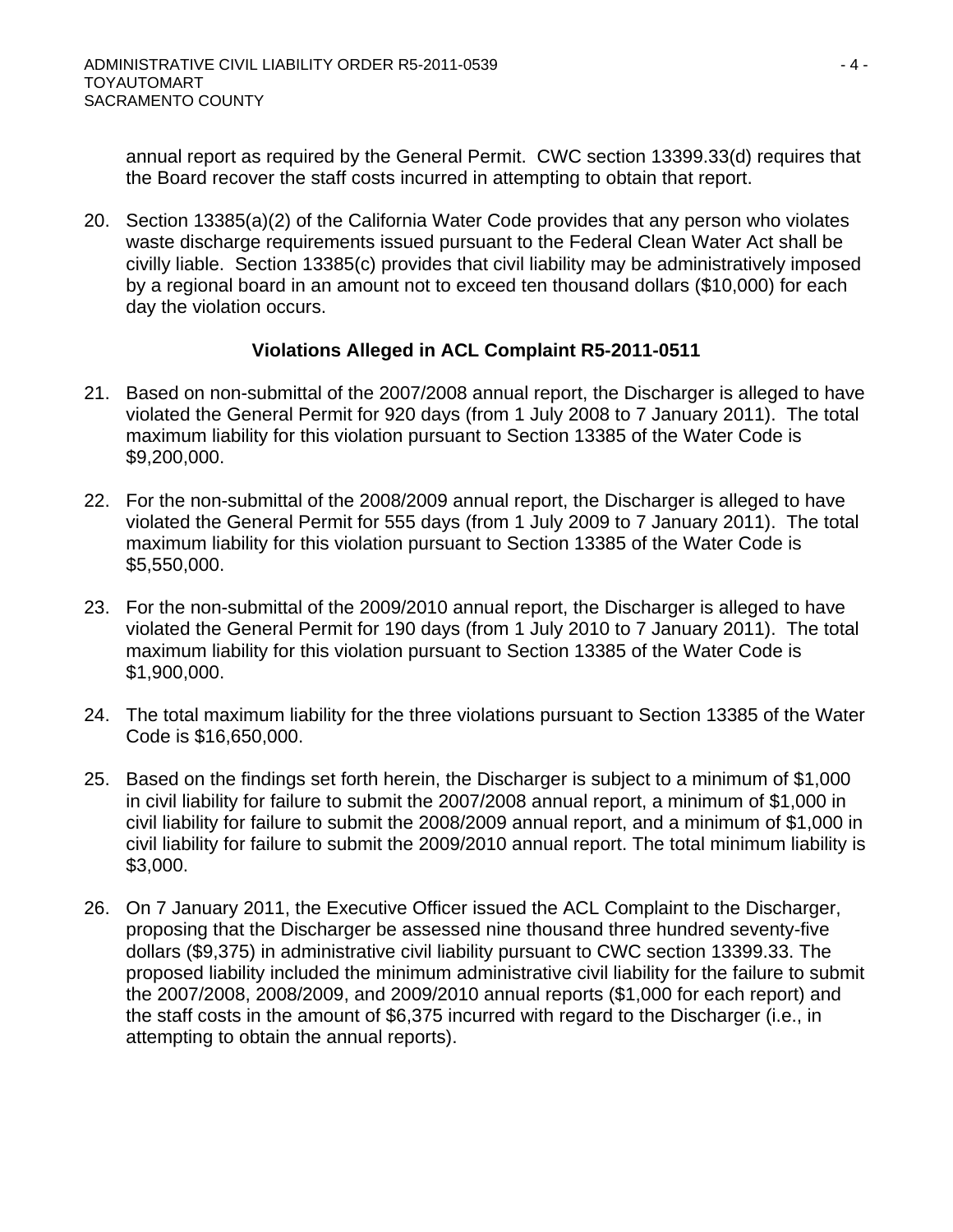- 27. As detailed in Attachment A to the ACL Complaint, Board staff spent approximately 42.5 hours pursuing this enforcement action. The Board staff costs were based on a rate of \$150 per hour.
- 28. On 23 April 2009, the Central Valley Water Board delegated the authority to issue Administrative Civil Liability Orders, where the matter is not contested by the Discharger, to the Executive Officer, or to an Assistant Executive Officer when the Executive Officer is serving as head of the Board's Prosecution Team (Resolution R5-2009-0027). Executive Officer Pamela C. Creedon is serving as the head of the Board's Prosecution Team for this matter, and therefore Assistant Executive Officer Kenneth D. Landau has the authority to issue this Order.
- 29. This Order constitutes a settlement of the violations alleged in the ACL Complaint. On 7 January 2011, the Executive Officer issued the ACL Complaint and provided notice to the public that the alleged violations could be resolved by settlement. Notice was published on the Central Valley Water Board's website for a 30-day comment period as mandated by Part 123.27 of the Environmental Protection Agency regulations (40 CFR 123.27) and was provided to all interested parties via mail or the website. During the 30 day comment period, no persons submitted comments to the Board regarding the ACL Complaint and/or potential settlement of the violations alleged in the Complaint. This Order is not substantially different than the ACL Complaint and, therefore, settlement of the violations alleged in the Complaint has been properly noticed.
- 30. Issuance of this Administrative Civil Liability Order to enforce CWC Division 7, Chapter 5.5 is exempt from the provisions of the California Environmental Quality Act (Pub. Resources Code section 21000 et seq.), in accordance with California Code of Regulations, title 14, section 15321(a)(2).

# **IT IS HEREBY ORDERED THAT:**

- 1. Toyautomart shall pay **nine thousand three hundred seventy-five dollars (\$9,375)** in administrative civil liability. Payment is due no later than 30 days from the date on which this Order is signed. Payment shall be made by a check made payable to the *Waste Discharge Permit Fund* that references "ACL Order R5-2011-0539". The check shall be remitted to the Central Valley Regional Water Board located at 11020 Sun Center Drive, Suite 200, Rancho Cordova, CA 95670.
- 2. Payment of the administrative civil liability in accordance with the terms of this Order shall resolve the violations alleged in ACL Complaint R5-2011-0511; however, that payment is not a substitute for compliance with applicable laws, and continuing or new violations of the type alleged in the Complaint may subject Toyautomart to further enforcement, including additional administrative civil liability.